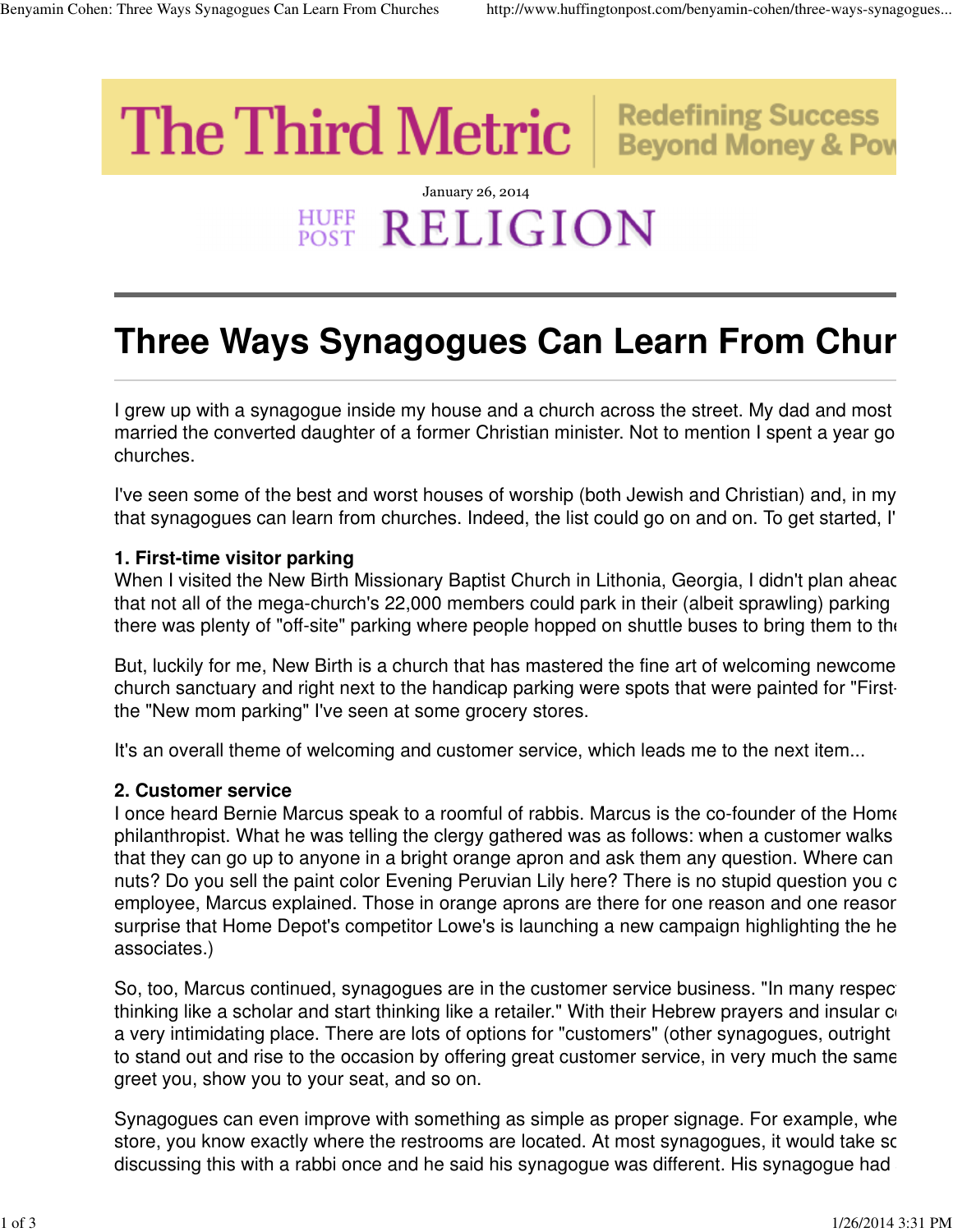congregants where the restrooms, sanctuary, and clergy's office was. I looked around; he was i were in Hebrew. Enough said.

### **3. Study the work of Synagogue 3000**

A national non-profit organization called Synagogue 3000 has a singular mission: to revitalize s efforts cross over into many categories, everything from more inspiring prayer services to ways What's more interesting to me is that one of the ways it seeks to learn how to better a synagogue see what techniques can be brought back to the Jewish world.

For example, a few years ago it invited Rick Warren (the mega-pastor who gave the invocation give a workshop to a group of rabbis on how they can do better outreach at their synagogues. H one of the biggest churches in America, sitting in a room with a bunch of rabbis, giving them ad synagogues. Everything from member retention to community outreach to fund-raising was disc

"Jews need to be more quote-unquote evangelical," Ron Wolfson, the co-founder of the Synage professor at the American Jewish University, told me. "We need to do a better job of presenting

Synagogue 3000 has lots of resources on its website and was also kind enough to post some video clips on YouTu Warren intervention. I've posted one below:

So those are just three ideas to get the conversation going. Nothing on this list is against Jewis should bring Jesus in the synagogue. But what I am saying is that it wouldn't hurt a synagogue where the restrooms are or grab a bucket of paint and mark a few spots in their parking lot for rew way.

Over time, I'll post more suggestions on other ways synagogues can learn from churches. Feel in the comments section below.

---

Benyamin Cohen, the author of "My Jesus Year: A Rabbi's Son Wanders the Bible Belt in Sear content director for the Mother Nature Network.